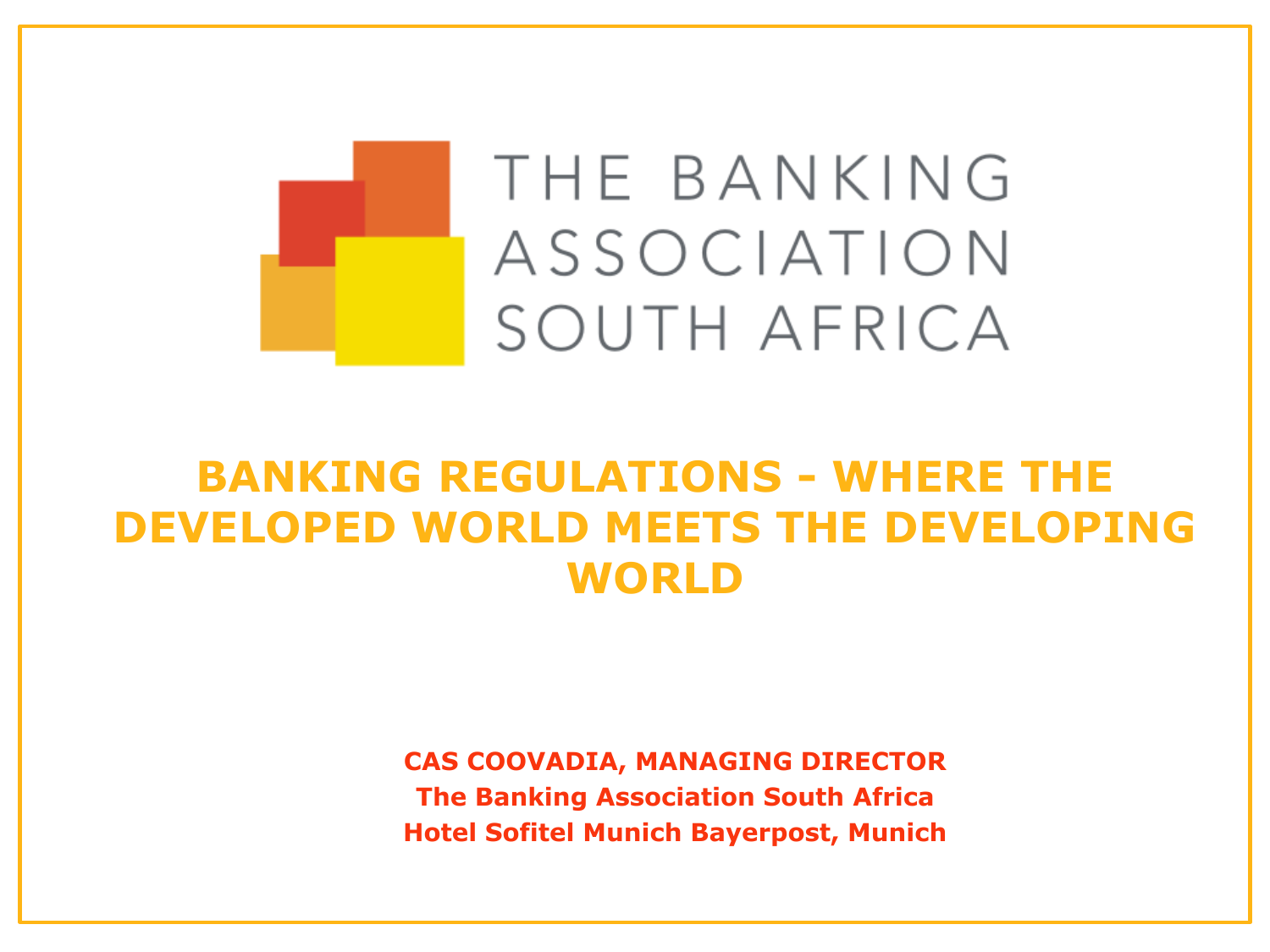# **Introduction**

- Financial crisis started in USA and spread to EU;
- Has created a "new normal";
- Bad banking practice and conduct of some bankers must take some blame;
- Regulators also failed;
- Result: BASEL III and raft of intrusive regulations;
- Broader impact of economic crisis, which also affected parts of world not impacted by financial crisis;
- So, BASEL III global regulations impact on countries that did not go through financial crisis, but experienced economic impact;
- The regulations thus impact on developed and developing countries.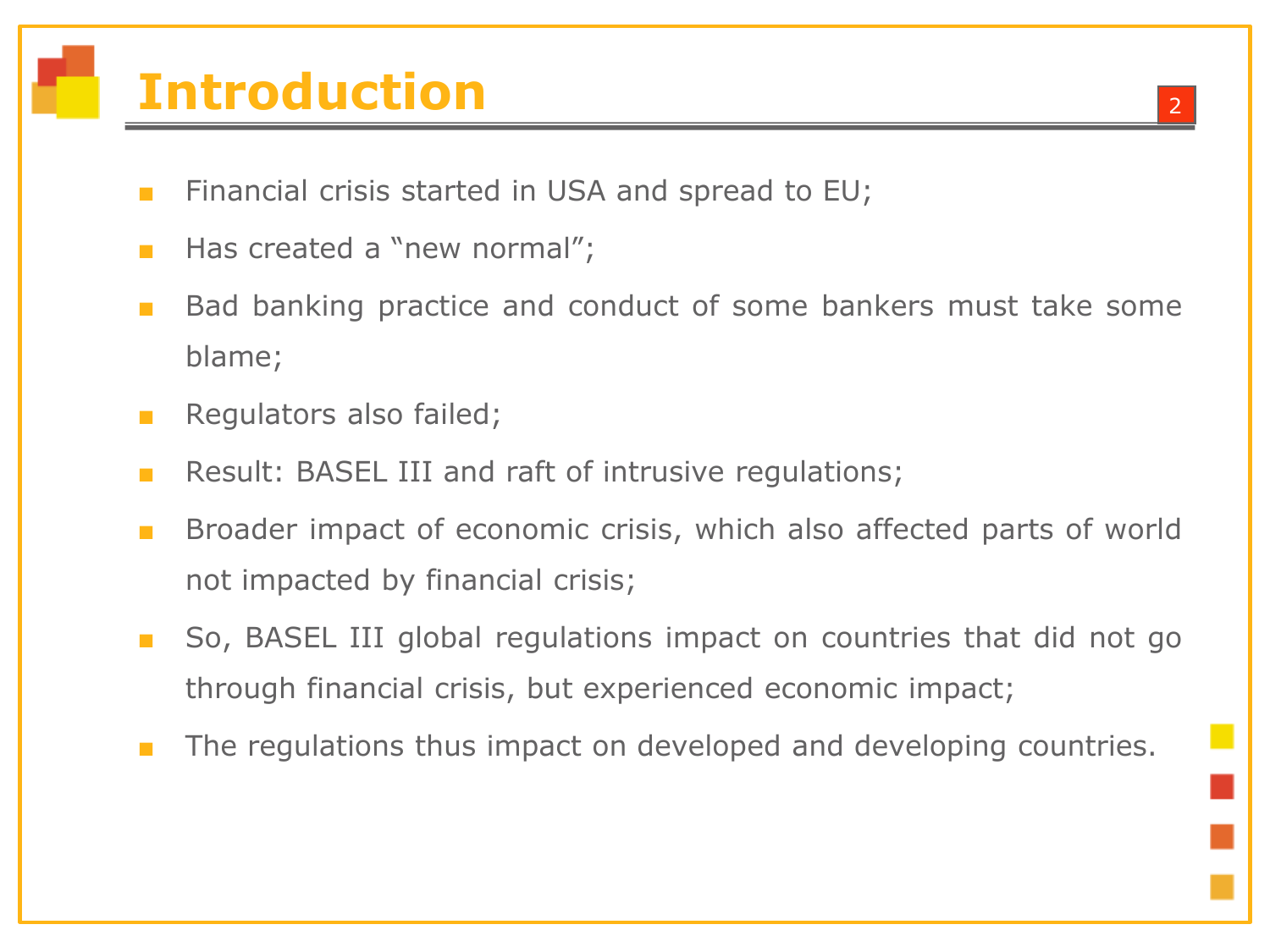# **Broad Impact** <sup>3</sup>

- "One size fits all" approach;
- Slows down economic growth, at time when real economies need to grow to address downturn;
- **■** Affects long-term financing in some jurisdictions, with impact on financing of infrastructure, including housing;
- Increase in cost of banking;
- The need to raise significant amounts of additional capital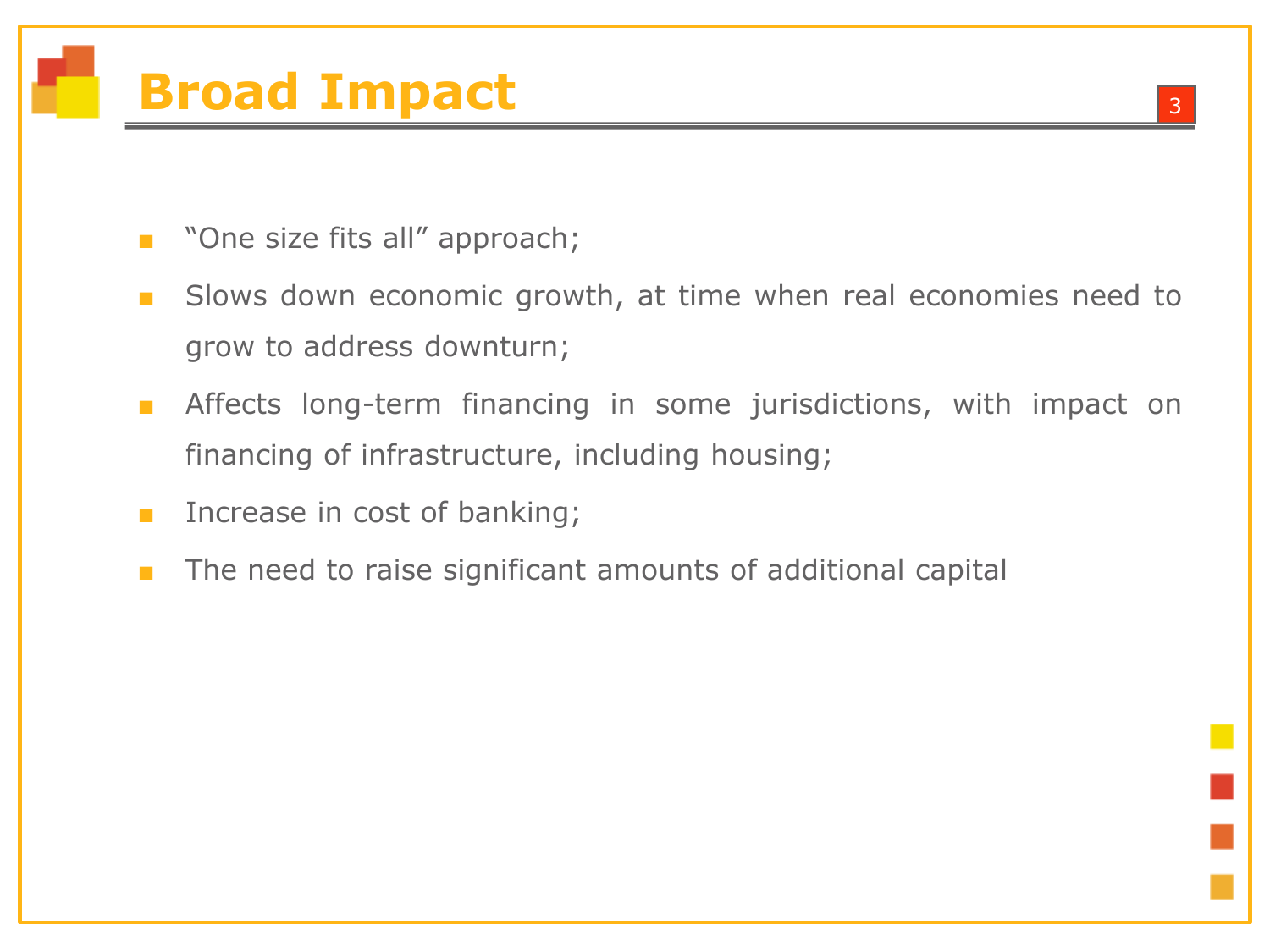## **Impact on developing countries**

- Using South Africa as an example:
	- an estimated 75 basis points increase in lending rates;
	- an estimated  $0.1\%$  to 0.7% decrease in GDP;
	- we could have a shortfall of R 240 billion ( $$ 22,7$  million) in meeting the liquidity coverage ratio and a shortfall of R 680 billion (\$ 64,15 million) in meeting the net stable funding ratio;
	- the impact on mortgage finance, which constitutes 61% of total retail bank loans, could be significant;
	- already, we have experienced some of this, with the overall growth in mortgage finance being a mere 2,2% in the last year, whilst the overall growth in credit was 4,2%;
	- property price growth pre-crisis was 16% on an annual average, but has been 3% on annual average post crisis.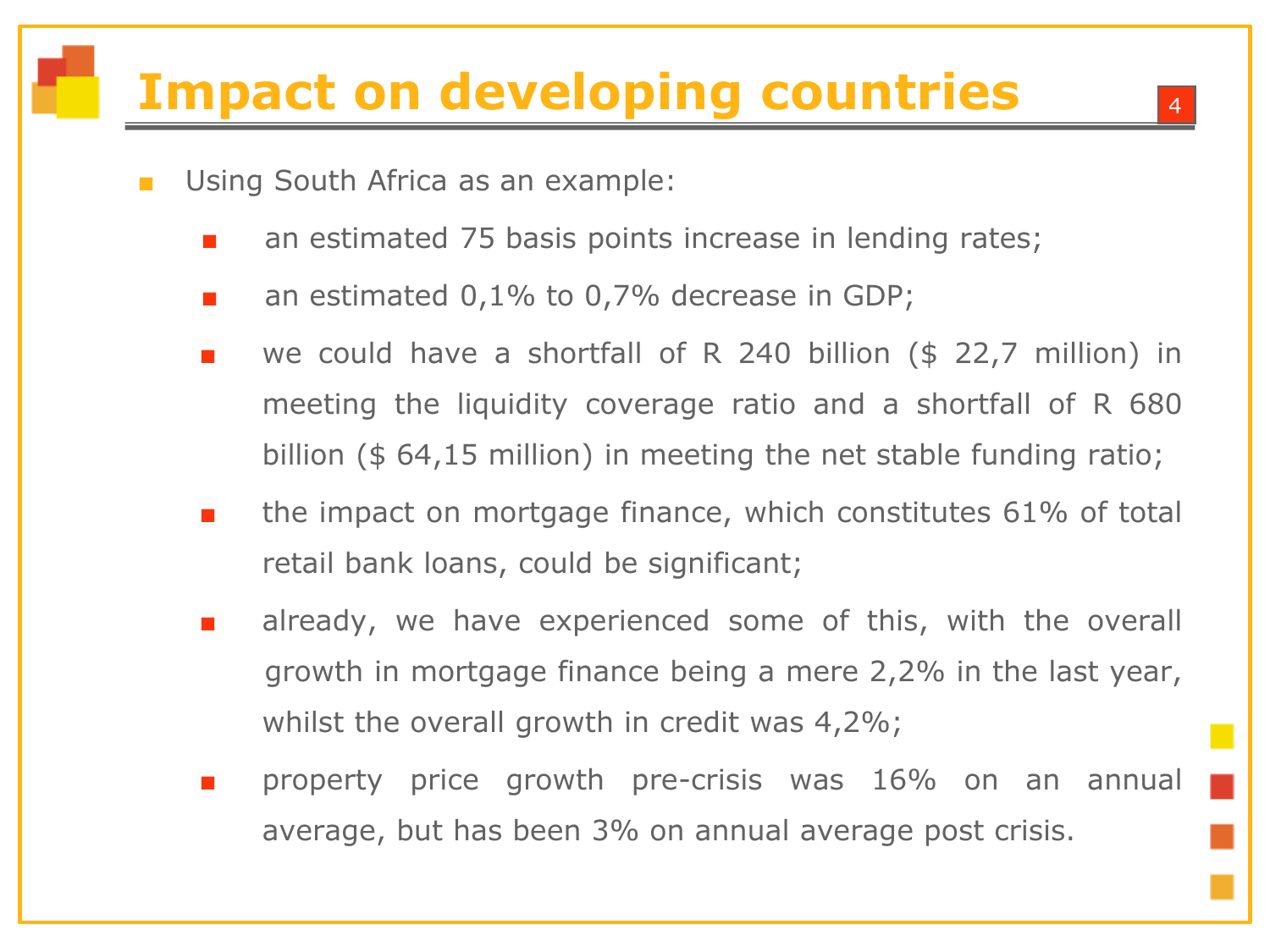# **Impact on developed countries**

- lower return on capital
- higher transaction costs
- **■** slower growth potential
- impact on longer-term financing.
- Smaller banks in developed countries having difficulty in applying regulations, with impact on financing long-term assets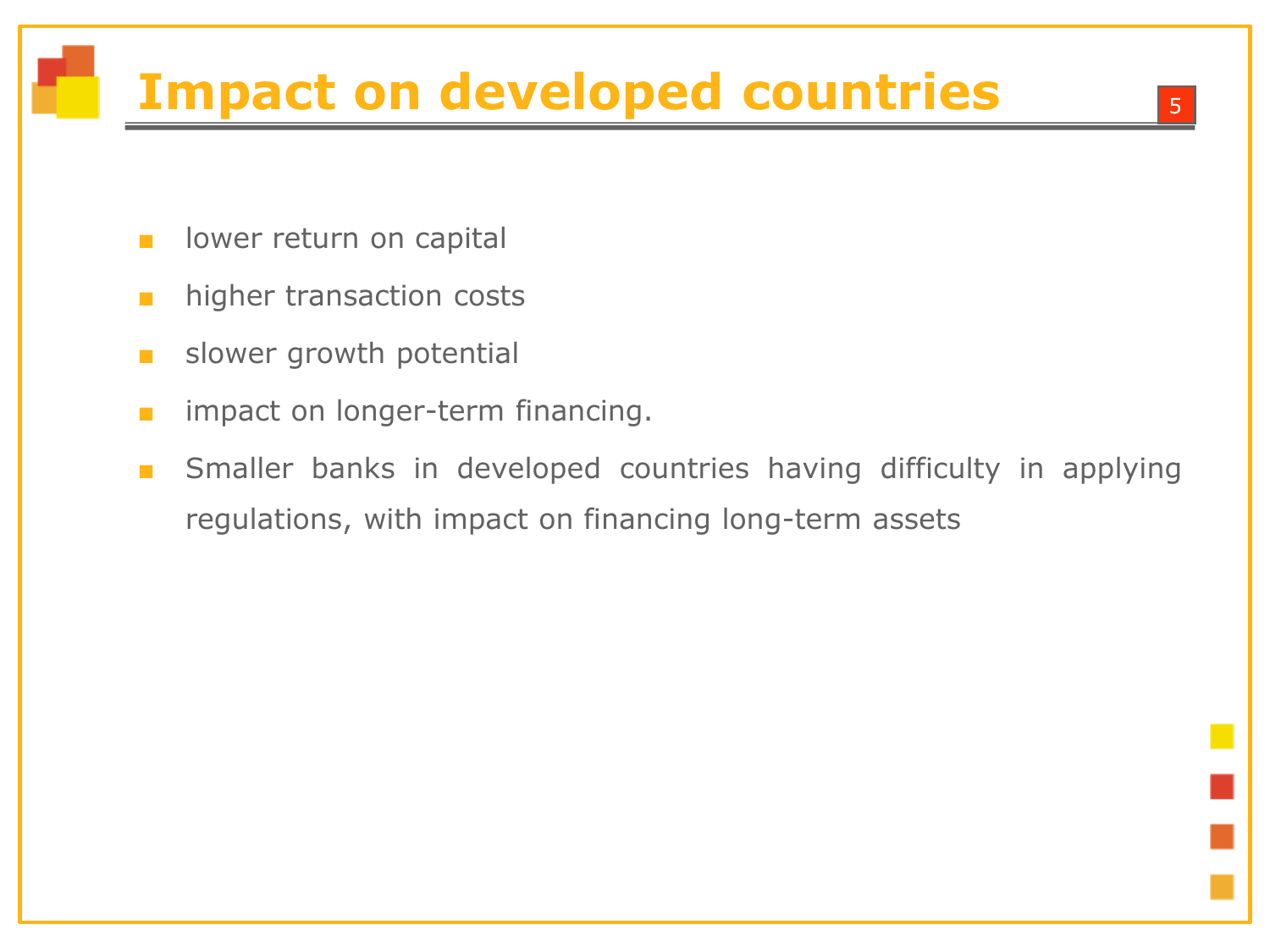## **IMF Working Paper**

- The IMF conducted some research on the impact of BASEL III and produced a working paper, with the following broad conclusions:
	- the world's 100 largest banks may have to increase their equity asset ratios by 1,3 % points;
	- this could lead to an increase in lending rates by 16 basis points;
	- $\blacksquare$  loan growth could decline by 1,3% in the long run;
	- volume of loans in countries that went through the crisis could decrease by 4,6% in the long term;
	- volume of loans in countries that did not go through the crisis could decrease by 14,8% in the long term;
	- there could be an average increase of 0,09% in the cost of lending in countries that went through the crisis;
	- there could be an average increase of 0,13% in the cost of lending in countries that did not go through the crisis;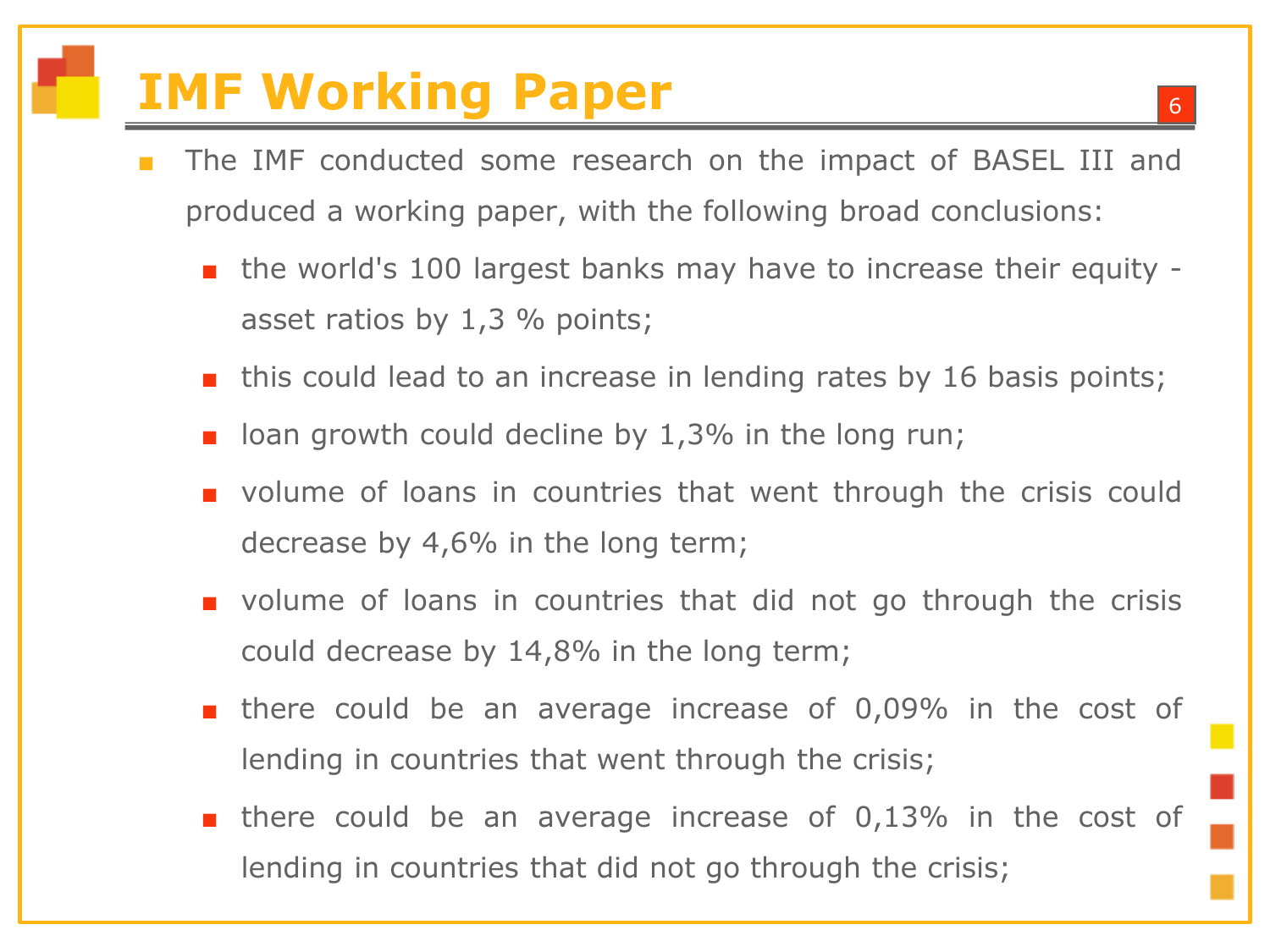# **Continued: IMF Working Paper**

- potential shift to "shadow banking";
- estimated that a corporate could save  $$ 1,6$  million on a  $$ 1$ billion loan if it borrows from a financial institution not regulated under BASEL III.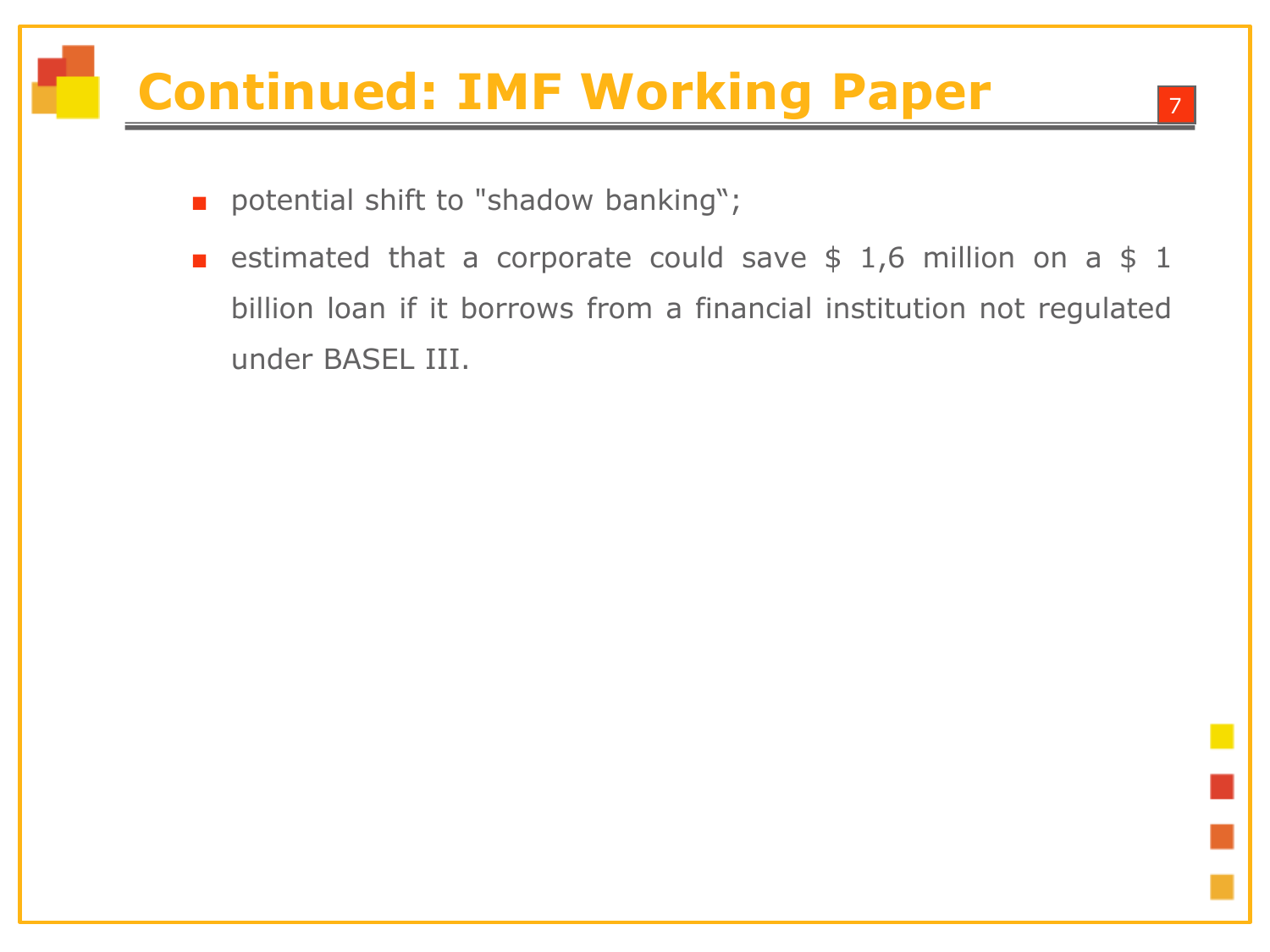#### **Broad potential impact in developed and developing countries**

- reduction in long-term lending, including mortgage finance
- impact on THE development of primary mortgage markets where these do not exist
- increase in the cost of banking services and lending rates
- possible diversion of business from banks to "shadow banks"
- impact on the ability of smaller banks, like community banks, mutual banks and niche banks to withstand the regulations and continue innovating in the area of housing finance
- impact on the ability of banks to lend in the real economy to create much needed economic growth
- potential increase in government debt to meet demand for government bonds.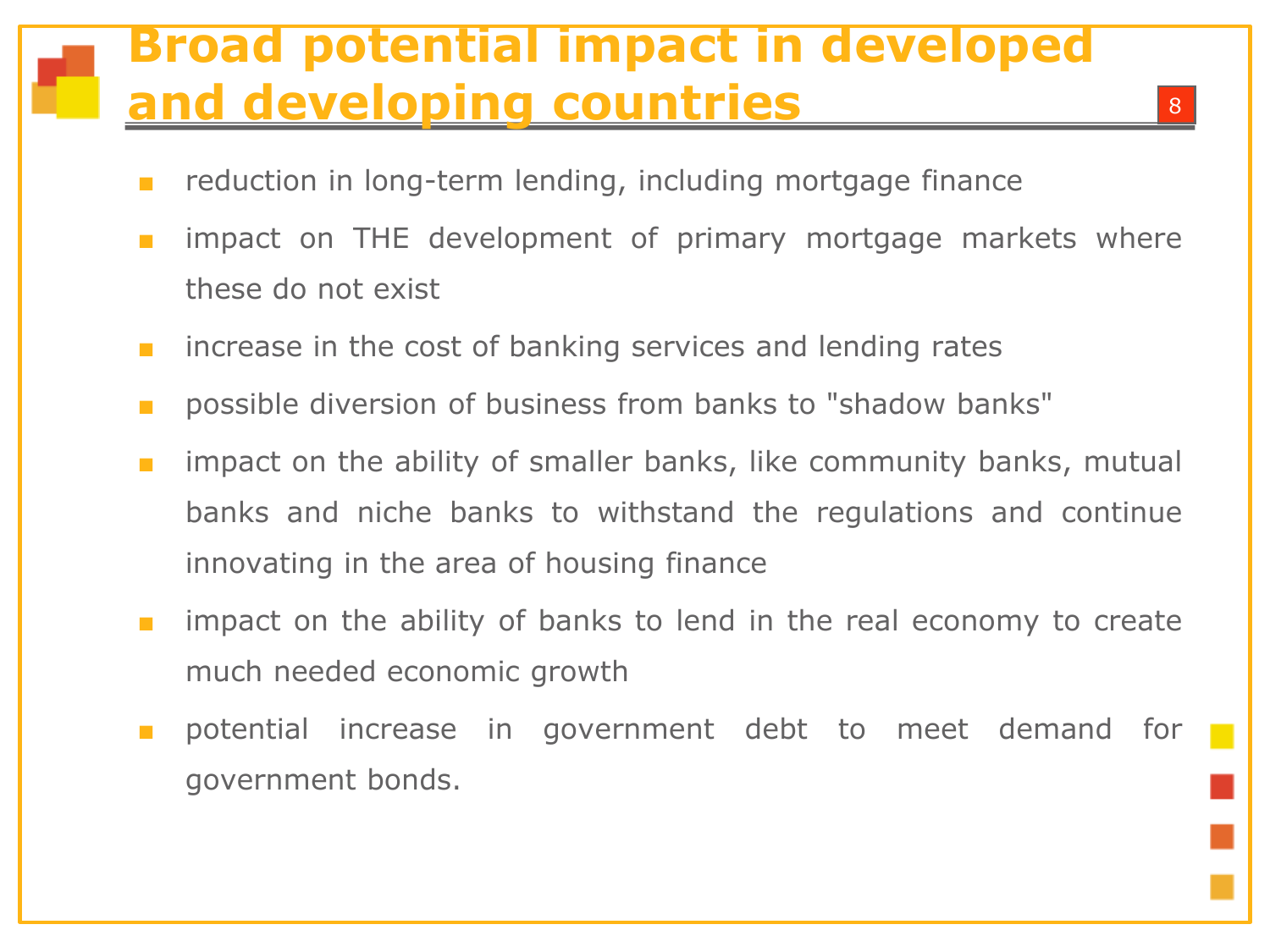# **Role for IUHF**

- Opportunity to offer additional suite of services
	- collate relevant research undertaken on the potential impact in different environments, and make relevant data available in a user-friendly format;
	- This would be useful to non-members as well, who could then be enticed to join work with regional and national bodies to develop appropriate lobby and advocacy strategies. This should include papers that reflect the impact on both developing and developed country environments, including the impact on smaller banks in both environments. The IUHF need not lobby the BASEL Committee and other multilateral structures directly on these, but could do so via bodies like the International Banking Federation.
- Do some work on how to responsibly mitigate some of the impacts of the regulations.